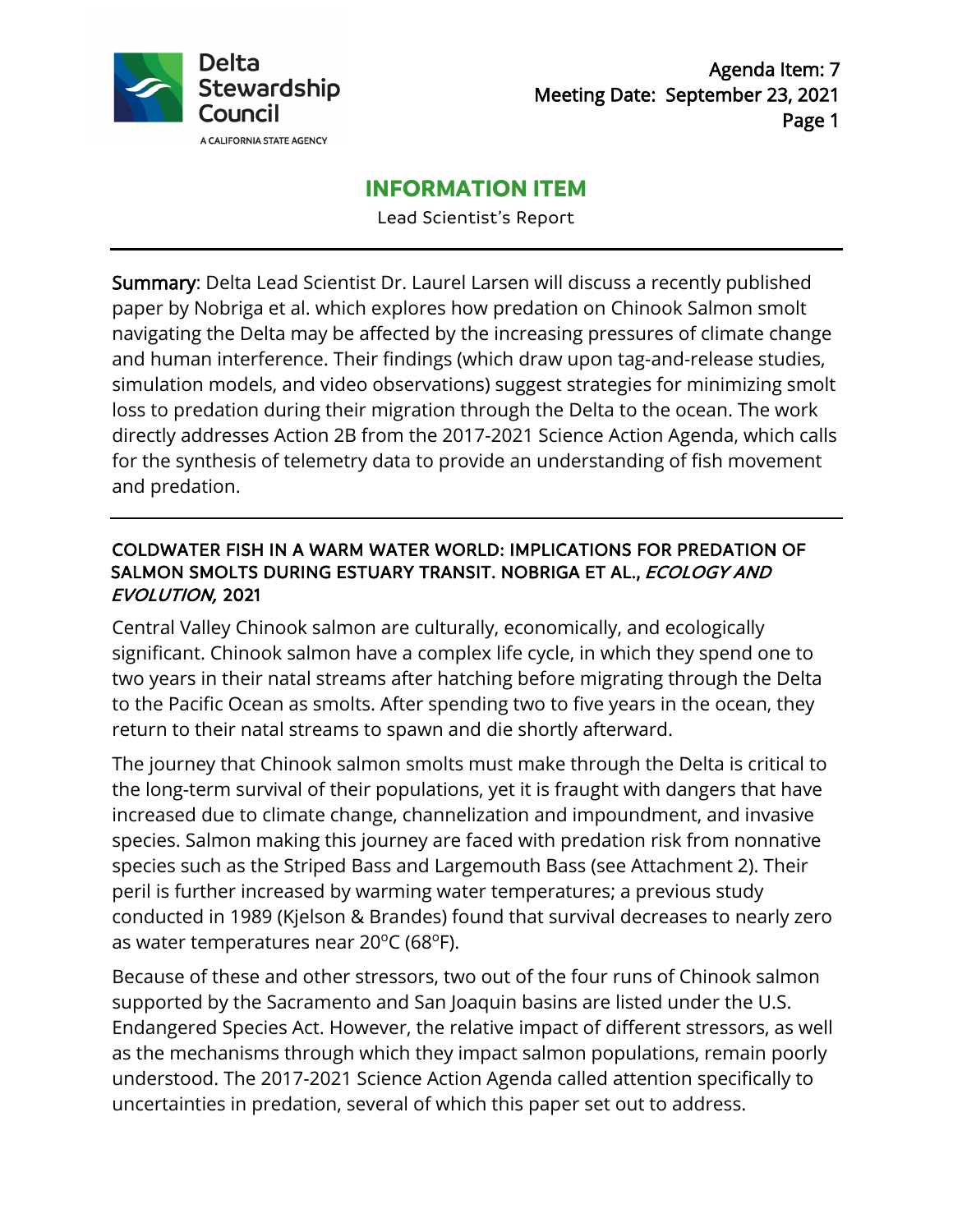With a focus on predation by the well-sampled Largemouth Bass and Striped Bass, Nobriga et al. conducted studies by examining decades of acoustic telemetry (i.e., tagging) data, new video observations of predation on tethered smolts, and simulation modeling. They first set out to verify that the decades-old finding of a survival threshold at  $20^{\circ}$ C (68 $^{\circ}$ F) still held, which was affirmed by the telemetry data. They hypothesized that warmer temperatures were linked to higher rates of predation, because Largemouth Bass consume more prey as temperature rises (due to their metabolic needs) and that predation by Largemouth Bass in the vegetated margins of the Delta may effectively chase more smolts into the open water (where Striped Bass hunt) further magnifying predation rates.

In contrast to Nobriga et al.'s hypothesis, the data did not suggest a substantial impact of temperature on predation encounters, though predation by Largemouth Bass was slightly higher at warmer temperatures. Instead, the model suggested that the low survival as the temperature approaches 20°C (68°F) is due to a decline in smolt swimming speed with temperature (and thus a lower likelihood of escaping encountered predators). Because this decline in swimming speed with temperature is not seen in captive fish, the authors speculated that it may be caused by increased disease with warming temperatures in the field, noting that such speculations require additional experimental follow-up.

Regardless of the cause of the precipitous decline of Chinook salmon smolt at 20°C (68°F), additional analyses by Nobriga et al. suggest that smolt survival during their transit of the Delta can be actively managed. Namely, the authors propose that managed inflows during April, May, and June can modify temperatures, due to a strong inverse correlation between flow and temperature during those months. They highlight that pulsed inflows that mimic historic flow patterns may additionally be needed to get smolts moving before temperatures become too warm. Further, any actions that reduce the available habitat for nonnative Largemouth Bass, such as removal of nuisance aquatic weeds or filling of ponded areas through restoration, would likely enhance Chinook salmon survival.

## DELTA SCIENCE PROGRAM ACTIVITIES

#### Delta Lead Scientist "Ask Me Anything" Series

The Delta Lead Scientist "Ask Me Anything" Series provides a monthly opportunity for the scientific community and public to engage with the Delta Science Program through an open "office hours" session. Each session is conducted via Instagram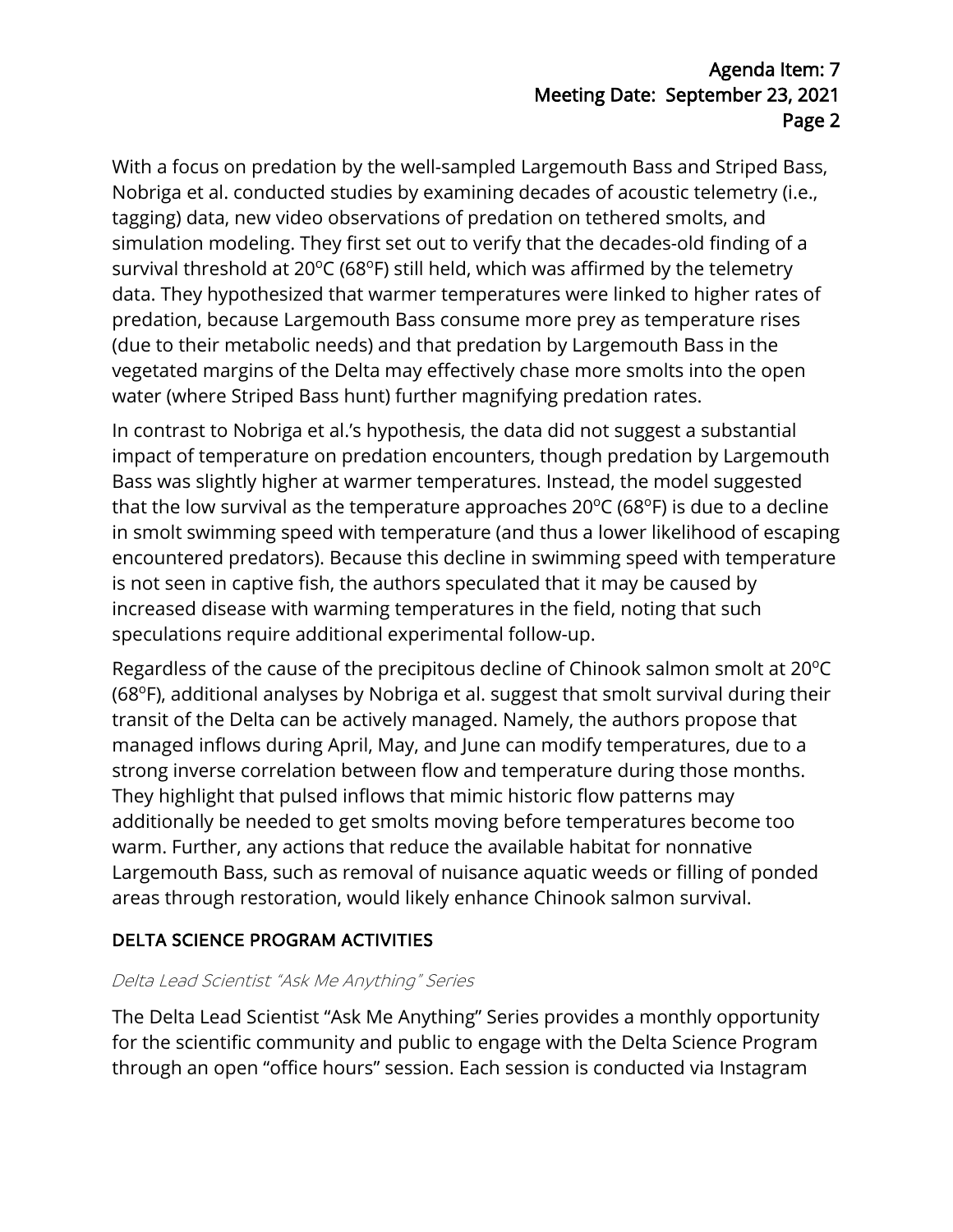Live (@deltastewardshipcouncil) with at least one co-host and is organized around a suggested theme. On August 30, Delta Science Program Manager Dylan Stern and Central Valley Regional Board Senior Environmental Scientist Lauren Smitherman joined the Delta Lead Scientist for a discussion on independent peer review, with a focus on the recent release of review report on the Delta Mercury Control Program. See the Council's Instagram site for an archive of the recording. For more information on the review report, see Attachment 3.

The next Delta Lead Scientist "Ask Me Anything" will be September 27, from 12- 12:30 PM. Subsequent sessions will continue to occur the Monday after Council meetings, at noon.

# ON YOUR RADAR

#### Environmental Justice Brownbag Series

As part of ongoing social science integration efforts at the Council, the Social Science Integration Team has organized its first series of brown [bag seminars](https://caseagrant.ucsd.edu/events/webinar-water-justice) on social science. To bring more attention to relevant social and people-focused issues, the upcoming virtual talk series is centered around environmental justice and will feature research scholars and public service experts working on a variety of highpriority topics. Each talk in the series will cover one of four different subtopics: 1) water justice, 2) indigenous justice, 3) environmental justice work in the Delta, and 4) climate justice.

The first talk took place on September 8<sup>th</sup> at 12 PM and co-featured State Water Resources Control Board Member Laurel Firestone alongside the University of California, Los Angeles postdoc and water governance and justice researcher Kristin Dobbin.

The next talk will take place on November 3at 12 PM and focus on indigenous justice. The talk will feature the University of Michigan professor Dr. Kyle Whyte, who also serves on the White House Environmental Justice Advisory Council.

The third talk of the series, on November 17 at 12 PM, will feature the University of California, Davis professor and environmental justice researcher Dr. Julie Sze, who will talk about environmental justice work in the Delta.

Lastly, Dr. Raoul Lievanos from the University of Oregon will present on December 8 at 12 PM. The talk will focus on the racialized disparities related to sea level rise and flooding risk.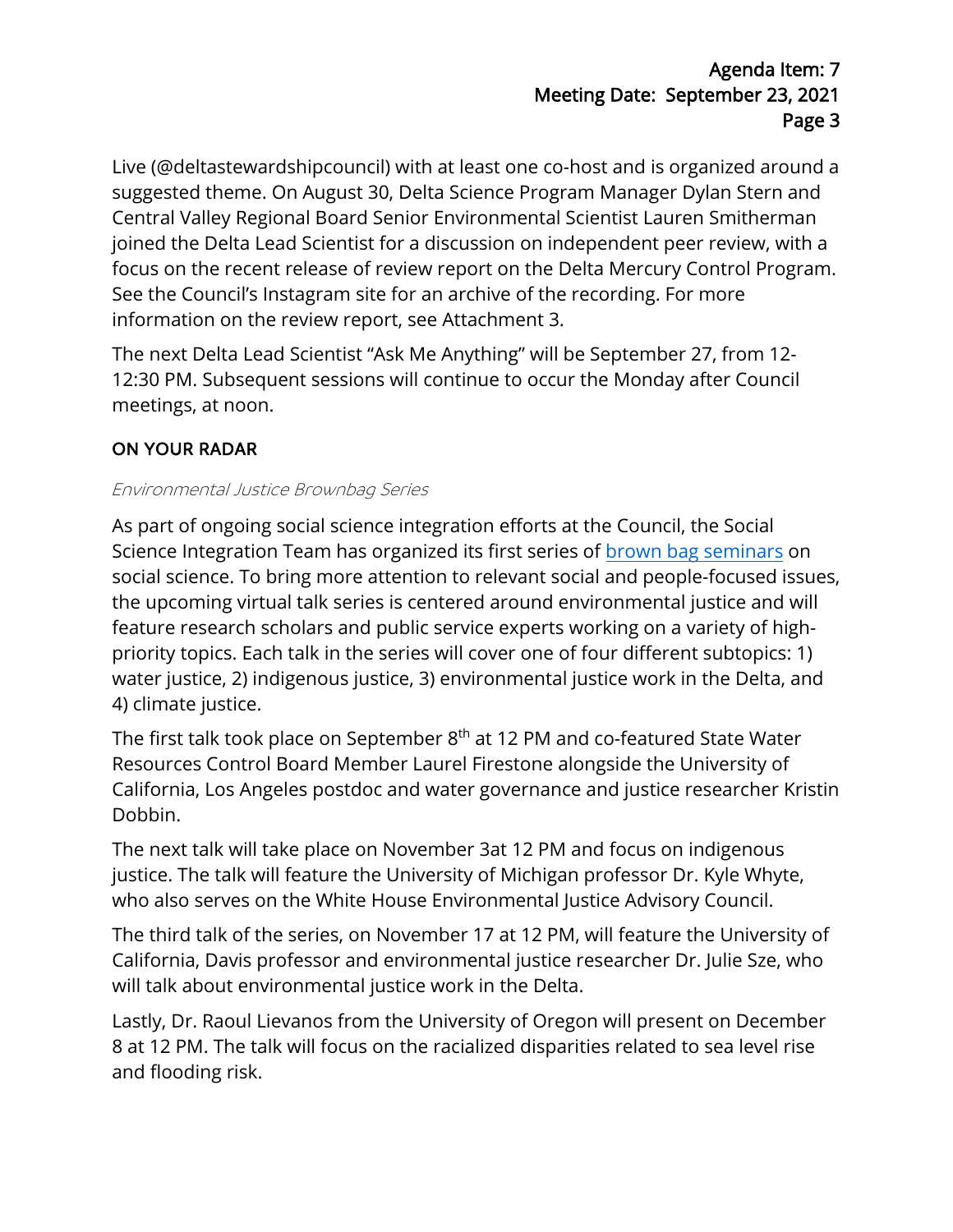All the series' talks are open to the public, will feature a question-and-answer segment, and are available for registration.

#### 2021 State of the Estuary Summit

On October 1, 2021, the San Francisco Estuary Partnership will hold a free, fully virtual, one-day State of the Estuary "Summit" showcasing the region's work to sustain and improve the estuary's habitats, living resources, water quality, climate resilience, and environmental stewardship. This year will spotlight environmental justice, community engagement, and climate resilience, amongst other critical and timely topics. Once speakers are confirmed, and the agenda is finalized, information will be made available on the Estuary Partnership's website at: [https://www.sfestuary.org/.](https://www.sfestuary.org/) The San Francisco Estuary Partnership expects to return to the usual in-person State-of-the-Estuary Conference in 2023.

## A PRIMER ON DELTA FISHERIES

Delta Science Program staff member Pascale Goertler, a fish ecologist, has produced a two-part primer on "must-know" aspects of Delta fisheries. The first fact sheet (Attachment 4) discusses key nonnative predators of Chinook salmon and depicts the geographical predation "hot spots" that salmon encounter as they navigate through the Delta. The second fact sheet (Attachment 5) provides information about the life cycle and current status of native Steelhead and Rainbow trout.

## BY THE NUMBERS

Delta Science Program staff will provide a summary of current numbers related to Delta water and environmental management. The summary (Attachment 1) will inform the Council of recent counts, measurements, and monitoring figures driving water and environmental management issues.

## LIST OF ATTACHMENTS

Attachment 1: By the Numbers Summary (provided at the Council Meeting)

Attachment 2: Visual Abstract of Article Summary 1

Attachment 3: Review of Delta Mercury Control Program Phase 1 Reports: Delta Science Program Information Sheet August 2021

Attachment 4: Predation of salmon in the Delta

Attachment 5: Oncorhynchus mykiss (Steelhead and Rainbow trout)